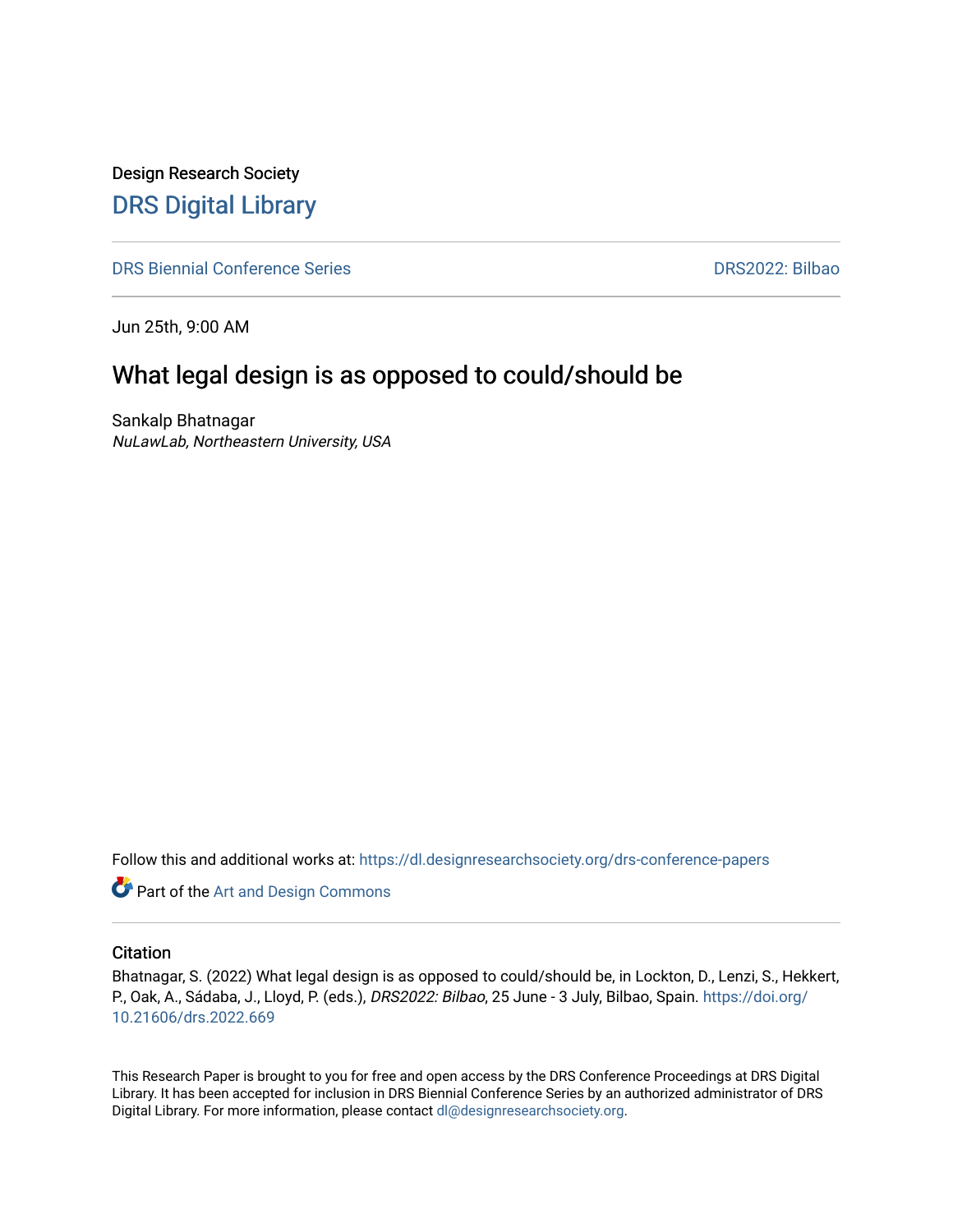



# **What legal design is as opposed to could/should be**

Sankalp Bhatnagara

<sup>a</sup>NuLawLab, Northeastern University School of Law, USA \*Corresponding e-mail: s.bhatnagar@northeastern.edu https://doi.org/10.21606/drs.2022.669

> **Abstract**: How come legal designers keep relying on design things that make change appear possible when we know that legal things are more reliable at making change actually possible? We argue for an understanding of what legal design is as opposed to could / should be in terms of actual change (sensed as changes of a world) and the appearance of change (sensed as changed in the world). We describe what things and background practices are and do, what design things and legal things are and do, and what designers and lawyers or judges are and tend to do. We conclude with a discussion of what legal designers could/should be doing and what will stand in their way.

**Keywords**: actual change, appearance of change, background practices, disclosive skills

#### **1. Overview and concerns**

#### *1.1 Where is this coming from and what are we calling for?*

Twenty-five years ago, Charles Spinosa, Fernando Flores, and Hubert Dreyfus put forward an unusual book, *Disclosing New Worlds*, in which they argued that we all could and should become intensely involved with bringing about meaningful historical change in our own lives. Drawing on the thinking of Martin Heidegger, these authors formulated *history-making* as an everyday phenomenon brought about through practices that are continuous with our pasts, revealed by anomalies that are common to our lives, sensed as changes of a world, and opened up by human skills. For them, making history is about refocusing us around what matters, remaking our familiar behaviors, and clarifying what we have actually been doing in our own lives. All such actions, they went on to argue, are sensed as historical in magnitude because they each introduce lasting shifts in the way that we see and deal with each other.

Interestingly, in its conclusion, *Disclosing New Worlds* identifies courts and universities as representing two of our last remaining history-making institutions today, before calling our attention to a need for schools to adapt their curricula around history-making. This is because when we lose our capacity for bringing about historical change, we tend to fall back on

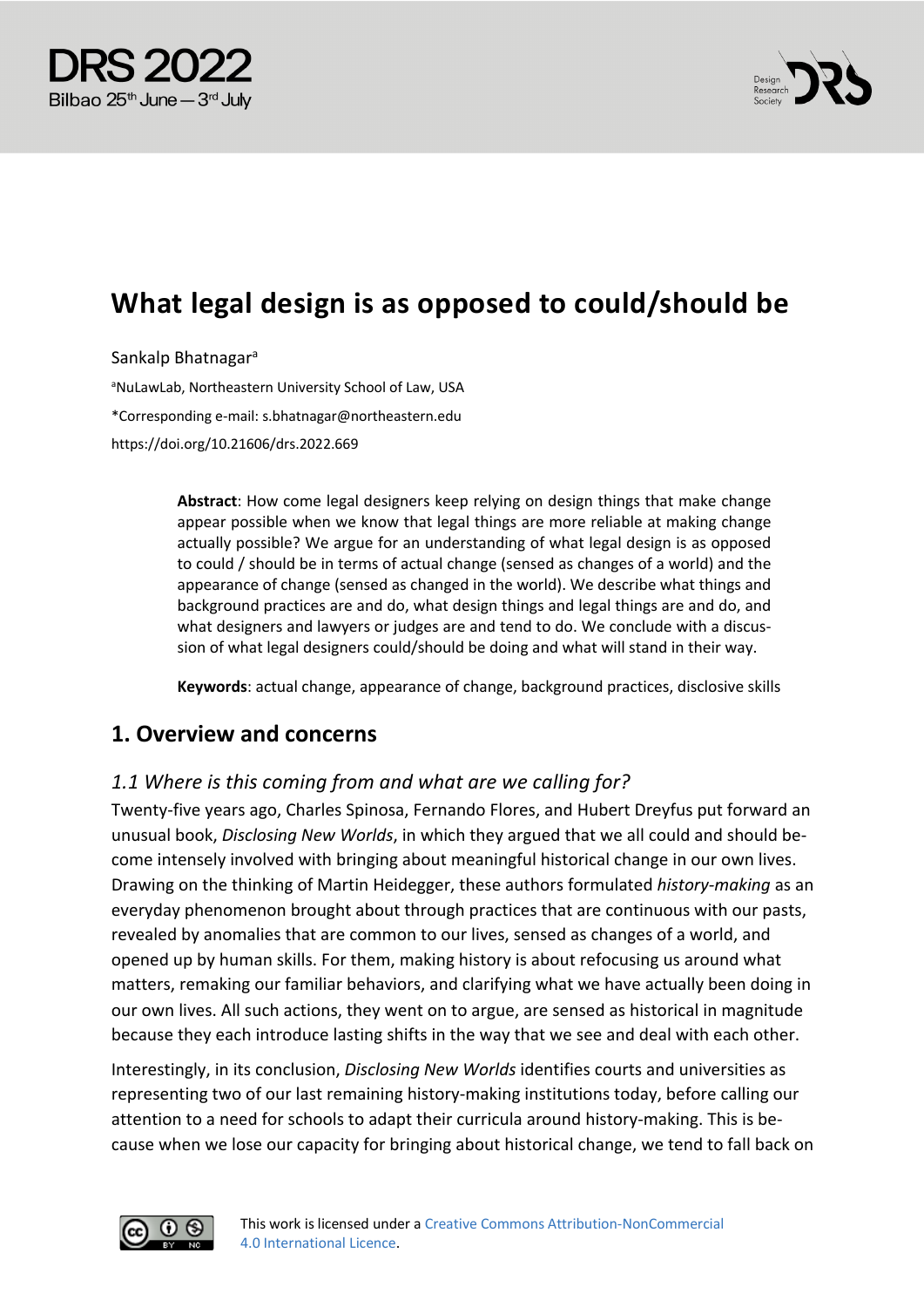customary ways of dealing with things and with others around us. In turn, this leads us to take for granted the way things are, making it difficult for us to change our own lives for the better. We believe that law can bring out our own roles as history-makers because, as these authors assert, what judges and lawyers are doing when they are at their best is making history. However, to preserve their role as history-makers, lawyers and judges must understand law as a kind of design that is capable of introducing lasting shifts in the way we see and deal with each other by bringing out the marginal, forgotten, or overlooked practices of our lives.

Except, we have noticed how many people who get into law end up not being able to make the difference they came to law school to learn how to make. We are concerned that many lawyers and judges are losing sight of and losing touch with their background practices as history-makers. We believe the world of legal education plays a foundational role in all of this, which is where legal design has its intellectual roots. We see in the norms, values, and institutions inherent in legal education a potential to create a sea change through teaching and addressing how to equip lawyers and judges in reprising their roles as history-makers.

We believe this can be done through legal design because we think its proponents are uniquely suited to equip people to get past barriers they face using their legal education to make a difference in the world. We are further motivated by the potential of identifying common ground between legal and design education, towards understanding the shared background practices of lawyers or judges and designers. We hope to offer legal designers a deeper understanding of their task today by introducing an alternative foundation through which we believe the field as a whole can have a more dramatic and fundamental impact. In this paper, we extend the notion of history-making put forward by *Disclosing New Worlds* twenty-five years ago into legal design today, arguing, first, that its proponents could and should recognise their task as putting lawyers and judges back in touch with law as a special kind of design capable of bringing out the marginal, overlooked, or forgotten practices of our lives, and second, that doing so will require them to learn its disclosive skills. We conclude with a remark calling for expanded practices that move beyond integrating design methods into a field of law, toward disclosing law as a particular and consequential form of designing.

#### *1.2 What is a basic overview of this paper?*

As a new field of practice, legal design has come to rely almost entirely on constructs that are borrowed from the world of design, as opposed to constructs from the world of law; that is unusual because most of its proponents went through law school, where they learned to harness legal constructs in their work as legal professionals. In response to this observation, our paper argues that legal constructs fit into the world of law better than design constructs do, and as such, upon closer look, they seem to be much stronger tools for bringing about actual change, as opposed to merely its appearance. In order to discern that difference, and the kind of redirection it would require of the field, we consolidate the notion of constructs into things, and argue that legal designers could and should turn back to and dig into legal things, in addition to design things. If they do that, legal designers will put lawyers or judges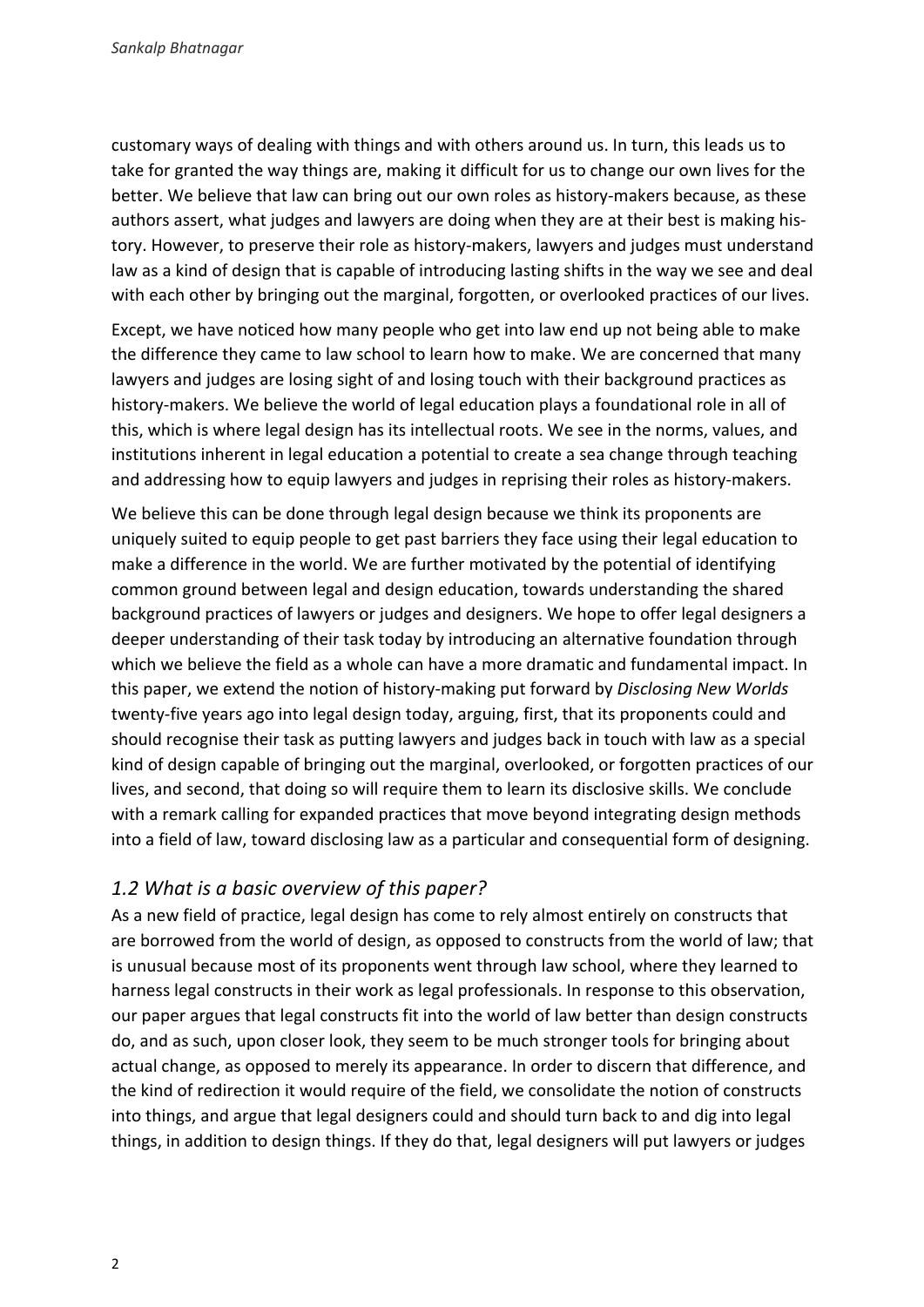back in touch with law as a special kind of design, capable of bringing out the marginal, overlooked, or forgotten practices of our lives, against institutions or professions that cover them up. To get there, legal designers must commit themselves to learning three disclosive skills.

# **2. Actual change and the appearance of change**

*2.1 What is actual change, and in what ways do we sense it around us?* We distinguish *actual change* (change that is actually possible whether or not it appears so), from *the appearance of change* (change that appears possible whether or not it actually is). We discern these kinds of changes through how we come to sense them across our everyday lives as well as when they are made possible. Actual changes are sensed as *changes of a world* and are made possible when we rely on background practices that make things what they are, thereby changing the way we see and deal with ourselves and things. In contrast, appearances of change are sensed as *changes in the world* and thus do not change how we see or deal with ourselves or others and such changes are all that is possible to make when people rely on things as they are, and not background practices that made them that way.

*2.2 How do we fall out of touch with/sight of things and practices in the world?* Change appears possible when we rely on things as they are. Change becomes actually possible when we rely on background practices that make things what they are in order to use things as other than they are. To put that another way, when we rely on things as they are, we take for granted background practices that make them that way. In turn, we lose sight of and touch with how the things we rely on became what they are, so we do not see or use them other than how they are. Losing sight of background practices means that they no longer show up for us. Losing touch with background practices means that they no longer matter to us. When background practices no longer show up or matter to us, we cannot rely on them to bring about actual changes that we and others will sense as changes of a world.

# **3. The task of legal designers and law as a special kind of design**

#### *3.1 What do designers tend to do and what can they not do?*

At their best, designers learn to rely on the background practices that make design things what they are, and because of this, designers are attuned to the ways that design things could and should be other than what they are. However, design things are not legal things, and so they cannot do what legal things do. What we mean here is that design things do not come from and therefore do not fit well into the world of law, so they cannot be relied on to bring about actual change from that world. Bringing about actual change requires designers to rely on the background practices that make legal things what they are, yet such significant learning would necessarily commit them to become intensely involved in the world of law. In contrast, legal designers who have already undertaken a legal education where they learned to use legal things in their work as legal professionals are well positioned to accomplish this.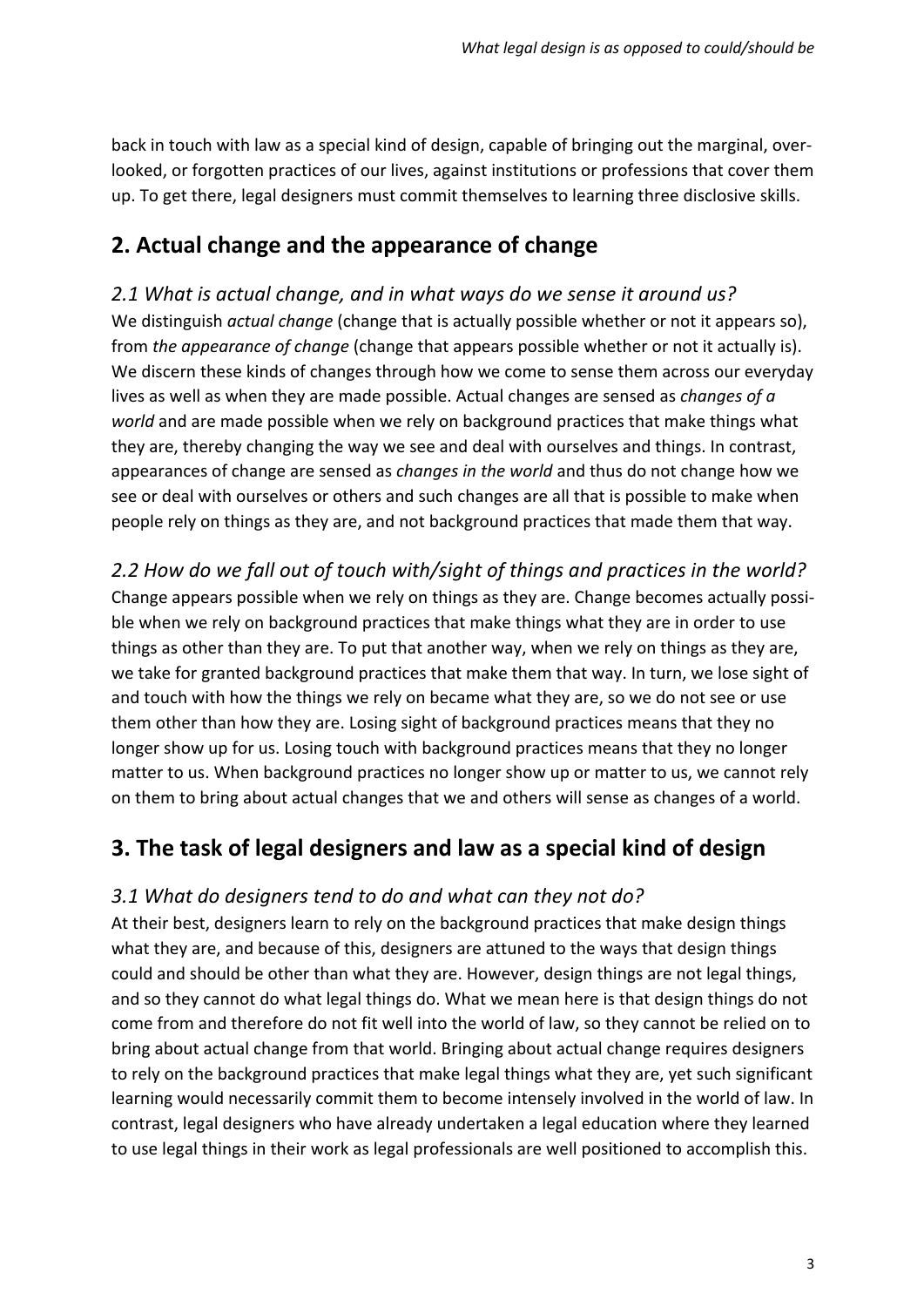#### *3.2 What do lawyers and judges tend to do and why does that matter?*

At their best, lawyers and judges have successfully brought about actual change, yet more often than not, they do not and this is a result of having lost touch/sight with their own background practices. Lawyers and judges tend to rely on legal things as they are, rather than relying on the background practices that make them that way. This is because legal things call us to use them as they are, because institutions and professions have covered up the background practices that make them that way, so lawyers and judges do not take up legal things as other than they are. When background practices are occluded by legal institutions or professions, lawyers and judges are kept from taking up legal things as other than they are. In contrast, legal designers who recognise this much may see their work as helping judges and lawyers overcome these challenges, and thus could/should be actively doing so.

#### *3.4 What must legal designers do and why does that matter?*

Throughout the development of this field, it is clear that legal designers have tended to rely on design things as they are, not the background practices that made them that way, thus legal designers tend to make change appear possible in design, when it actually is not in law. To make actual change, legal designers must rely neither on design things nor legal things as they are, yet instead must make the background practices that make legal things what they are show up for and matter to lawyers and judges who have lost sight of or touch with them. If they do this, legal designers would get lawyers and judges to see legal things as other than they are and use them that way, putting them back in touch with law as a special kind of design capable of bringing out marginal, forgotten, and overlooked practices of our own lives.

# **4. The challenges of institutions and professions**

#### *4.1 What makes actual change so difficult for lawyers and judges to make, and what must legal designers do to help them make it?*

A first obstacle are professions, because in contrast to the practice of law, the profession of law covers up background practices making legal things what they are, so many lawyers and judges rely on them merely as they are, as opposed to seeing and using them as other than they are. In response, legal designers must work against this challenge of professions to keep such lawyers and judges in touch with/in sight of background practices that make legal things what they are. They can do this by relying on background practices that make design things what they are in order to bring out the background practices that make legal things what they are, each of which is covered up by the design and legal professions respectively.

A second obstacle are institutions that tend to cover up things as they are, and this is what keeps law schools narrowly focused on teaching law students what makes legal things as they are, without identifying their common ground with what makes design things as they are, so they do not recognise law as a kind of design, let alone what legal design could and should be as opposed to what it is. In response, legal designers must work against this chal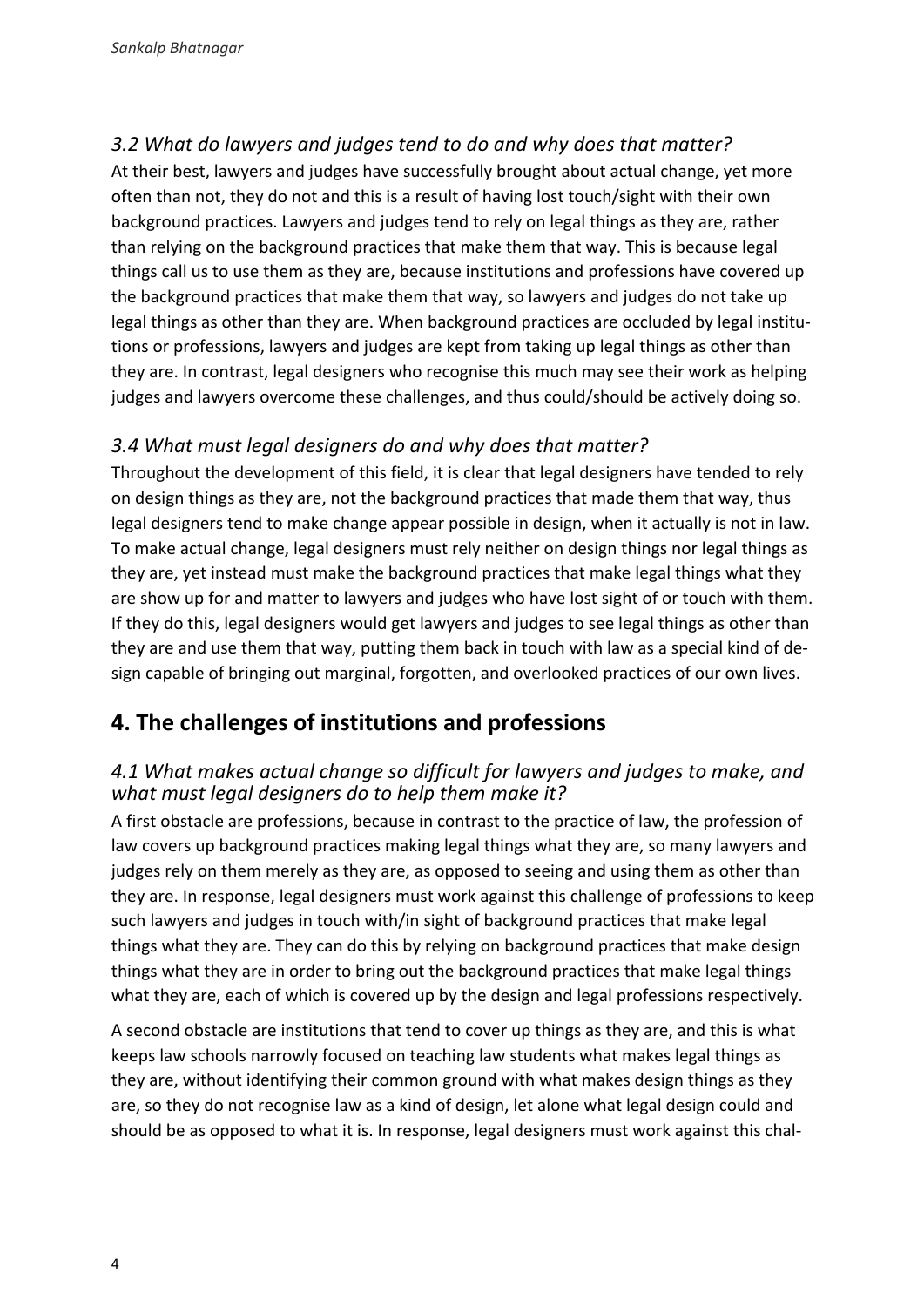lenge of institutions to get law schools into teaching law as a kind of design by relying on legal things as if they were design things, so that their shared background practices cannot be ignored. To confront such challenges, legal designers commit themselves to changing the way their own background practices make things as they are by cultivating disclosive skills.

# **5. Disclosive skills and fundamental redirection**

*5.1 What skills can make actual change and what does learning them entail?* In order to bring about actual change, legal designers must recognise their most essential task today as putting lawyers and judges back in touch with law as a special kind of design capable of bringing out marginal, forgotten, or overlooked practices of our everyday lives. In so doing, legal designers would equip lawyers and judges to rely on legal things as other than they are by becoming intensely involved in the work of bringing out their shared background practices with design things against the institutions or professions covering them up. To get there, legal designers must cultivate disclosive skills introduced in *Disclosing New Worlds*, and summarized here, as: 1) *reconfiguration* (making a marginal practice central, remaking our familiar behaviors); 2) *cross-appropriation* (adopting a neighboring practice, clarifying what we are actually doing); and 3) *articulation* (focusing a dispersed practice, refocusing us around what matters). All three of these disclosive skills should be familiar to lawyers and designers alike, as each are what is required to skillfully rely on their background practices.

*5.2 What would that entail for the field of legal design and its directions, now?* We conclude with a remark to distinguish what we have said legal design could/should be from what legal design is, directionally. In essence, existing practices of legal design involve the direction of *bringing in outside methods for insiders*. Initially developed through its *affirmative* capacities, in the work of navigating legal systems, accessing legal services, and interacting with legal products, this field of practice has since developed in its *critical* capacities, through the work of debating legal worldviews, challenging legal beliefs, or inquiring about legal values. Though these developments are important and have led to interesting work in the field over the past decade, they are not imperative. In our view, legal designers must recognise their most essential task today, not as integrating design methods into a field of law, but as disclosing law as a particular and consequential form of designing. We call for the field to undertake the learning necessary for a fundamental redirection of its practices, toward *bringing out inside methods for insiders*. Through the work of reconfiguring legal practices, cross-appropriating legal skills, or articulating legal concerns, legal design would develop its capacities in ways that are at once critical yet affirmative, or *critically-affirmative*. In so doing, legal designers would equip lawyers or judges who have lost sight or touch with their own background practices, in the work of remaking our familiar behaviors, refocusing us around what matters, and clarifying what we have actually been doing in our lives. Only then, will proponents of this field make actual change, not merely an appearance of change.